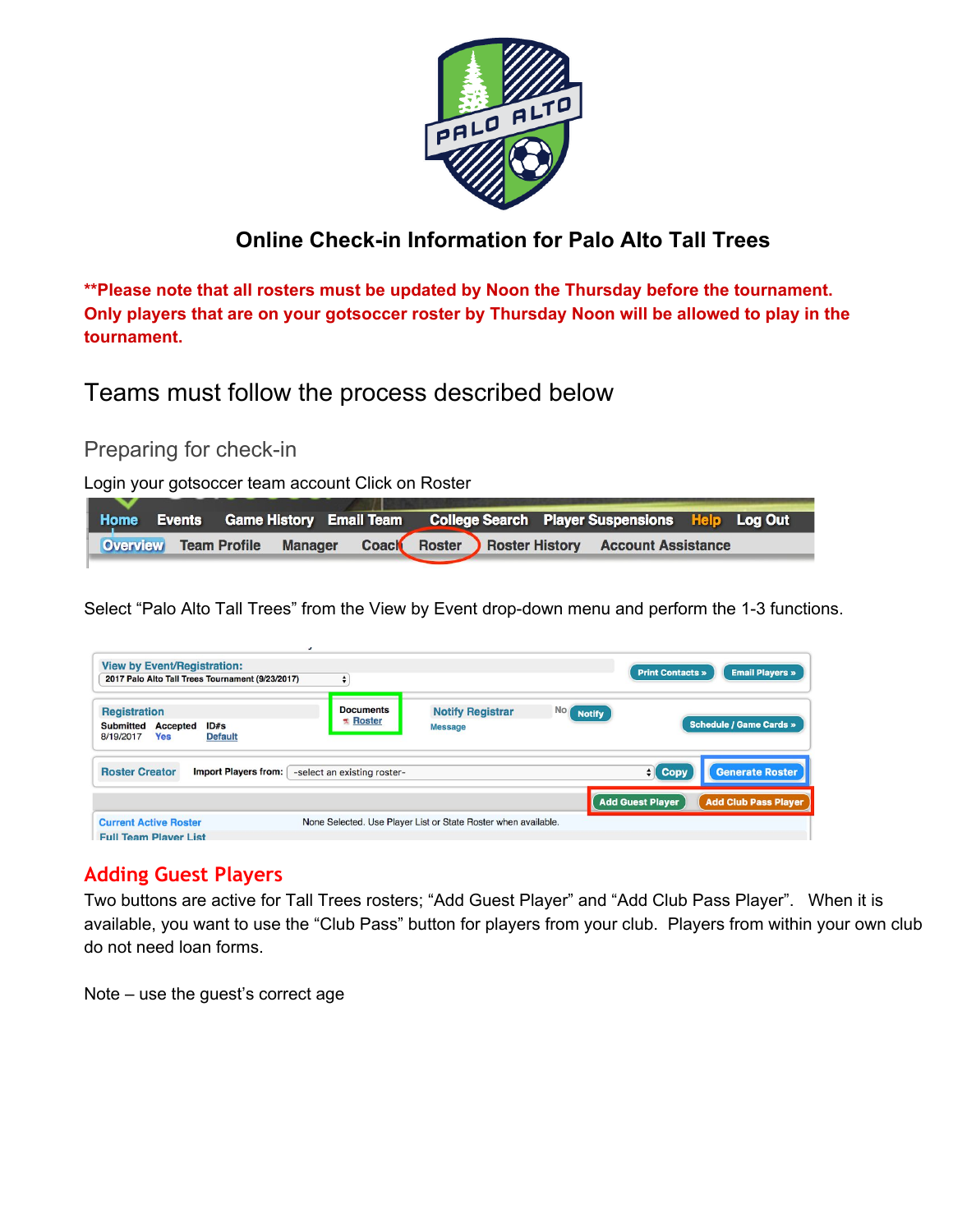## From outside the Club – guest/loan form needed

#### *Guest player action*

The guest player must register as a guest with the tournament. Note - player will need his/her gotsoccer player account login credentials.

Have the player follow the link below to login his/her gotsoccer player account: https://www.gotsport.com/asp/players/login.asp

- 1) Click on Events
- 2) Click on Search Event
- 3) Enter a few letters of the tournament in the Tournament Name field and click on GO
- 4) Click on Register as Guest Player and on the next Screen on Submit Application

#### *Your Team's Manager Action*

From within your gotsoccer team account, click on the Tall Trees Event and on the Guests Tab. Find the guest in question and add him to your team.

### **Generate Roster**

Click on the button to "Generate Roster" which will move players from your primary list onto the Roster specific for this event. At this point you can Search for and Add players to your roster or "Release" them if they will not be attending.

### **Submit Roster**

Click the "Roster" link to download a PDF copy of your roster. Upload the signed copy of the roster along with your signed Agreement and any Player Loan forms.

# Finding Registered Guests

From the Event information tab, you can click on the "Tall Trees" event and then on "Guests" tab. Any guests that are either unassigned or assigned to your team can be seen on this screen.



# Uploading Documents

On the same Event screen, you will see a tab for "Documents". This is where you will upload your signed documents including Tournament Agreement, Roster and Guest Loan forms (if you have guests from outside your club).

From the drop down list, select the type of document you are uploading and then use the "Choose File" option to select the file, then click the "Upload File" button.